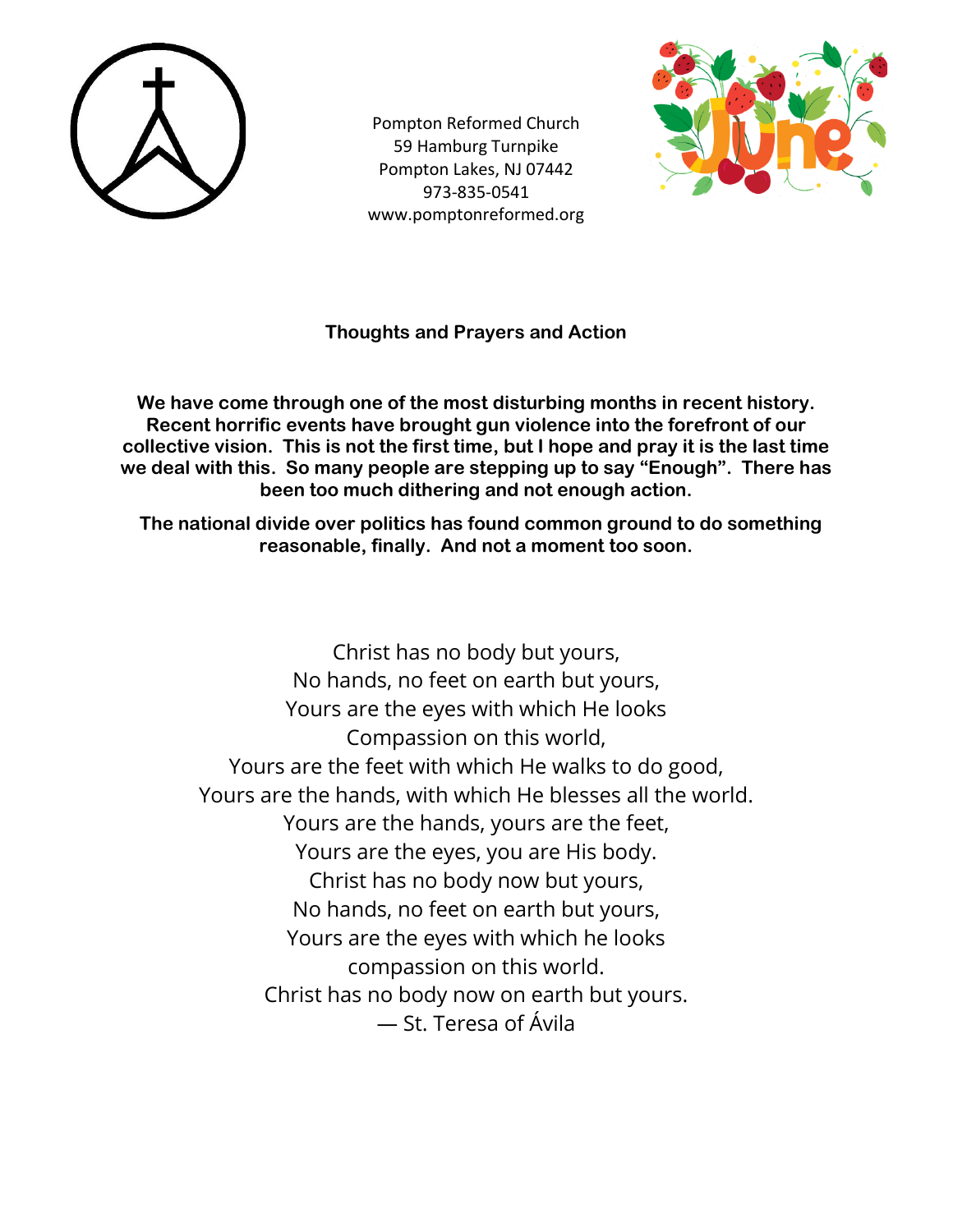Earthly Fathers



By Elaine Peacock

Our heavenly father knew he couldn't be there to teach us to ride a bike or even be up all night on Christmas Eve putting the bike together, so he created those special earthly men we call Father, Dad, Daddy or Pop that man we sometimes take for granted. You remember those times, don't you?

Here are a few examples; how about the time you needed his strong shoulders so you could have a better view of the parade, the time he took you fishing and baited the hook for you or the time he helped you with your math homework or a special school project. Earthly fathers were created by God to help guide us through this maze we call life.

When we are little, he is the smartest dad in the world, when we are teenagers, we think we are smarter than he is but when we grow into adulthood and look back at our lives; we realize Dad was always there for us no matter what crisis we were facing at the time.

Dad is the one sitting in the front row at our game or play smiling that proud smile. He was the one shedding a tear at our graduation or wedding. So, whether your Dad lives close by or far away, whether he is still with you or a heart full of memories take some time to think of all the wonderful ways your earthly father touched your life and how he made even ordinary days special. Happy Father's Day!

#### **Birthdays**

Corinne Tyndall In honor of Liliana Thompson's Big Birthday from the Snows



#### **Memorials** In Memory Of

| From                    | In Memory Of          | Designation  |
|-------------------------|-----------------------|--------------|
| Jo Ann Sisco            | Charles Gioia         | Undesignated |
|                         | <b>Stanley Connor</b> |              |
|                         | Dorothy Doland        |              |
|                         | Warren Schlapfer      |              |
|                         | <b>Bill Herz</b>      |              |
| Walt Struble            | Jeannette Struble     | Undesignated |
| <b>Eleanor Haling</b>   | Melissa Ann Gouger    | Undesignated |
| Charles and Effie Stern | Dorothy Doland        | Undesignated |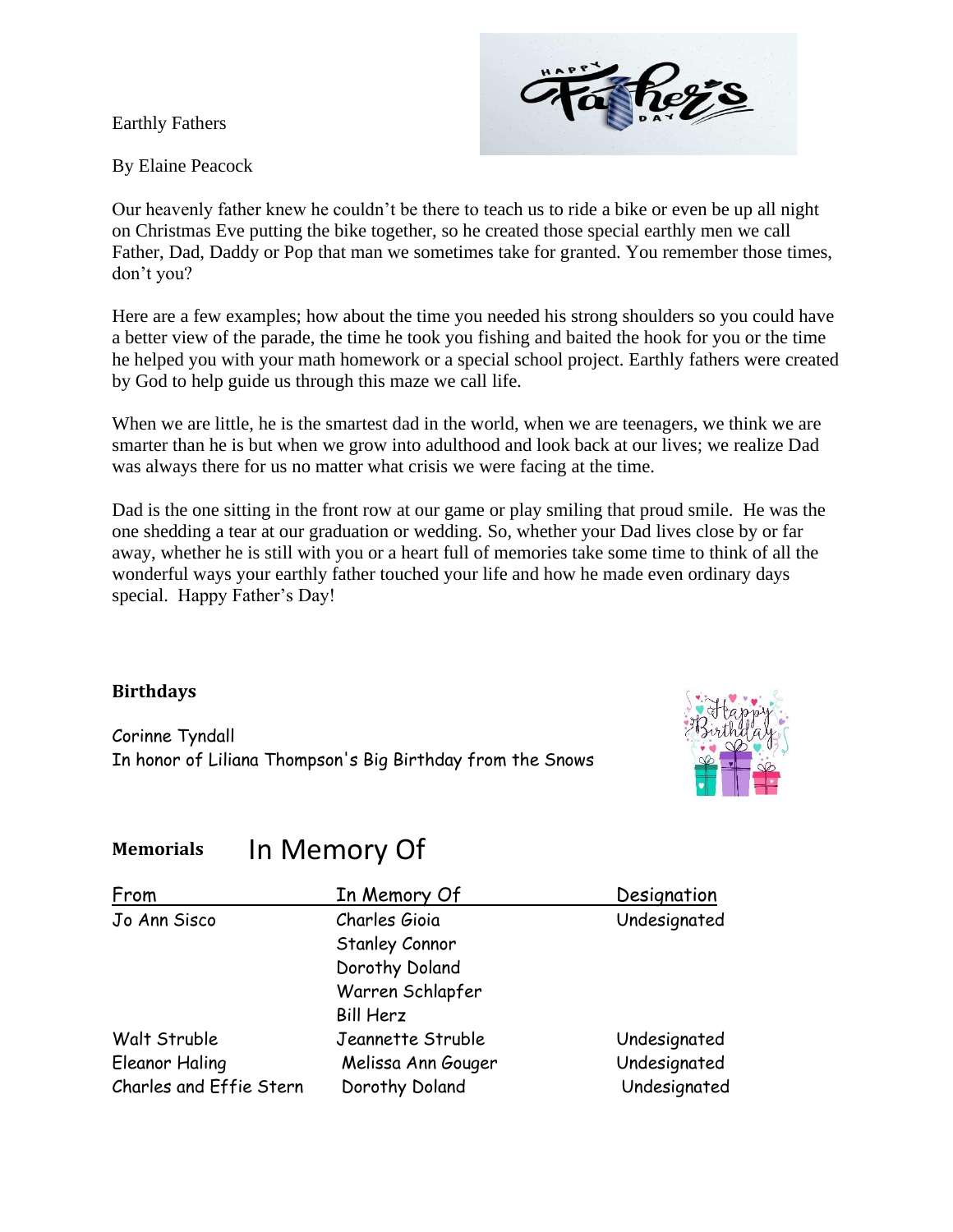In Memory of Kathryn Peacock on Mother's Day from Elaine Peacock



Joy at the birth of Kevin and Lorna Carroll's newest grandchild, Elizabeth Hope Gold.

From Eleanor Haling wishing all her PRC friends a Happy Easter (from last month)

### RCA General Synod

The 2022 RCA General Synod is meeting June 9- June 14 at Central College in Pella, Iowa. Four people who have ties to this congregation will be attending. Pat and Anna Gordon will be voting delegates from Classis of Passaic Valley. George Montanari is a voting delegate from Classis of New Brunswick. Kathy Jo Blaske is the chaplain at this General Synod.

General Synod is one of the four governmental units (assemblies) of the RCA: congregation, classis, regional synod, general synod. Each has its own areas of responsibility. It will be an international, multi-ethnic assembly with times for worship, fellowship, learning and discussion. The workbook contains over 200 pages of procedures and reports. Among the major reports are the effect on finance as a result of the withdrawal or disbandment of 112 churches (32,000 confessing members), a proposed change to covenant shares from per member assessments, six recommendations from the Christian action committee, and reports from both the Commission on Church Order and the Commission on Theology on a proposed change to affinity synods.

Please pray for all attending so that the assembly is orderly, the denomination is strengthened and wise leadership is elected and appointed for the coming year.

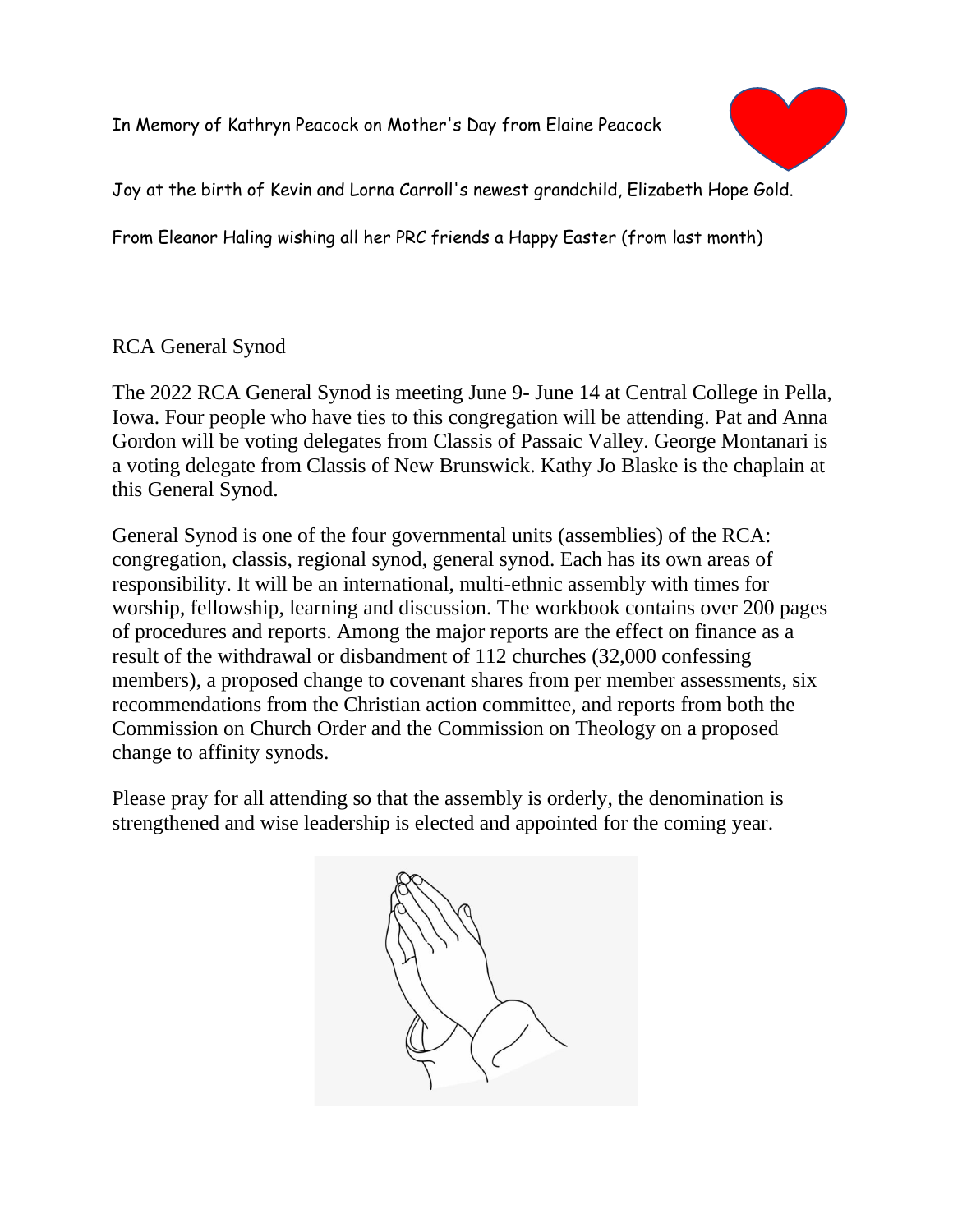

Hello Church Family! 

For about two years we had to be locked down and as a result we missed the day-today connection with many of our family members and friends. This made us feel lonely and in some cases forgotten especially if you lived alone. Many of our church family tried to keep in touch with our members and those with a relationship with our church through calls, emails, and cards. Now that things are beginning to open up again people are able to come out and connect with each other which is fantastic! But think of those who are in nursing homes or can't leave their homes due to health issues. Some members had to move away but miss the friendships they made here at PRC. Chances are, in some cases they may never be able to leave where they are and would appreciate a card or call once a month from those they have known. I know that several of you are sending cards right now to people in these circumstances and I thank you for doing this!

We have assembled a preliminary list of people we would like to assure get cards. If you let me know you are interested in participating, I will send you a list of names you can choose from. Once you have chosen one or two people, please let me know so I can update my records. In order to make sure that everyone has at least one person sending them cards the list initially sent to volunteers will only be part of the master list. These lists will keep changing until everyone we are trying to get included has been selected. You can send to anyone else on the list at any time, but the goal is to send your chosen person(s) one card per month. Some of the months have a holiday included so you could send a holiday card.

Missions and Outreach has given our group a budget so I will be able to give you stamps to help defray your costs if you would like to participate. Some cards will be purchased, but **we are also accepting donations of greeting cards for this ministry**, particularly "thinking of you", birthday, get well, and holidays. Donated cards can be left on top of the plastic cart of drawers in the coatrack area and we can file them if you don't have time. Cards can also be taken from this collection.

Our Church Family has always been there for people in need. This is just another way you show you care. 

Thank You all for all that you do!  God Bless You!  Jo-Ann Sisco, Coordinator [joanngiant@optimum.net](mailto:joanngiant@optimum.net) 973-896-8687

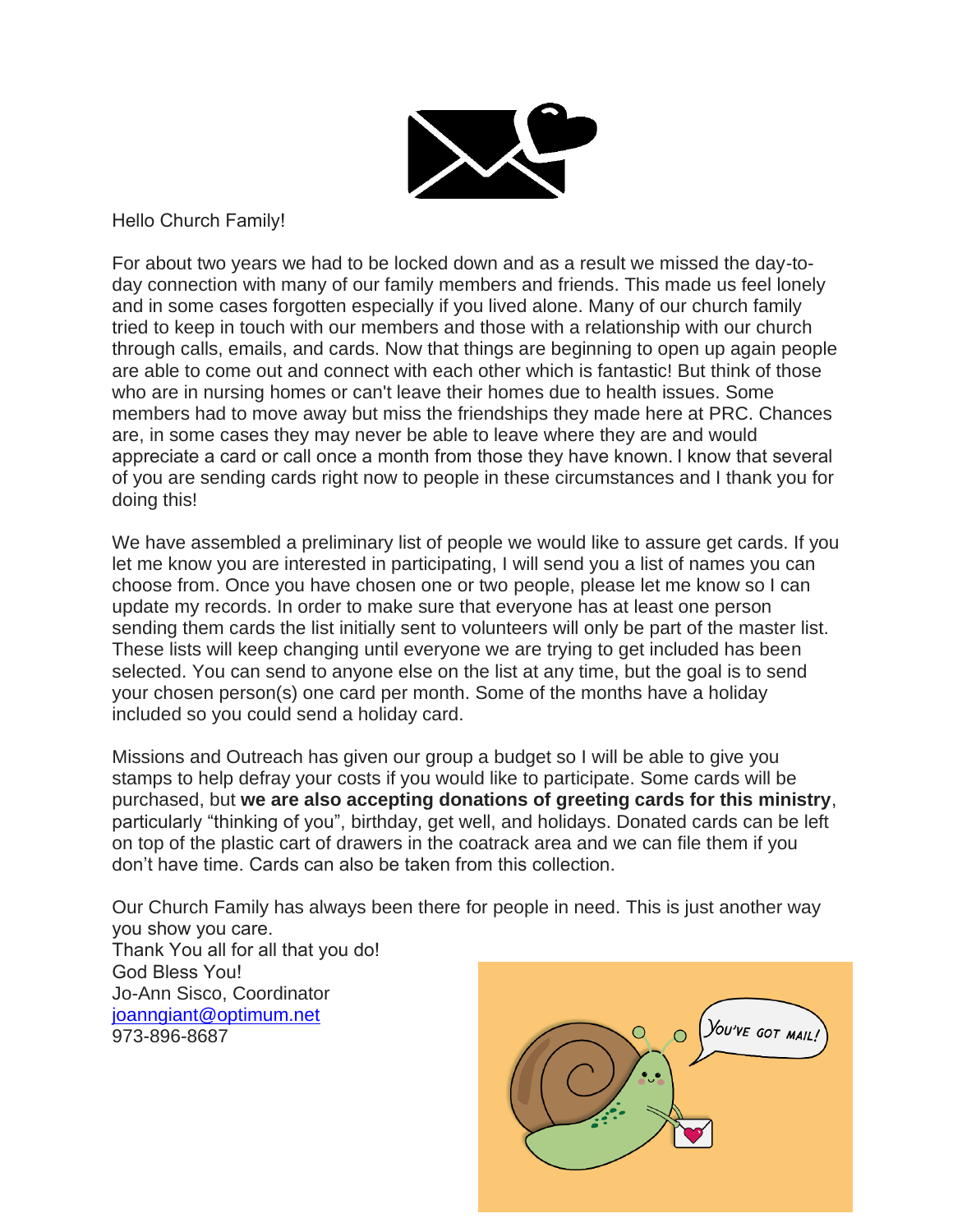#### RCA Communications

The following report gives information on how to connect with RCA information digitally. Faithward.org is particularly suited for regular congregants as well as church leaders. It has interesting article and links to resources.

### Copied from: REPORT OF THE GENERAL SYNOD COUNCIL ON COMMUNICATION

Since its origins in 1628, the Reformed Church in America (RCA) has given testimony to the goodness and faithfulness of God. Today, we continue to share stories of how God is at work among us. We also share ideas, goals, concerns, prayer needs, and other information and resources. This happens in a wide variety of ways, utilizing longstanding communication channels alongside new ones…

Increasing Focus on Digital Communication In 2019, the RCA unfolded a new digital strategy with the launch of Faithward.org. The site, focused on moving faith forward, includes ideas for living out faith, reflections on Scripture, and resources for churches. Faithward.org includes many stories and resources from RCA Today and added content from a regular rotation of contributors from throughout the church. In its first year, Faithward helped church leaders connect with resources and spend time in thoughtful reflection about faith. It also engaged people asking big questions like "Who is God?" and "How do I know God's listening when I pray?" and "How do I know what God wants for me?" As Faithward's reach grew, it began to shift from a blog site to a resourcing hub for the wider church. In its first three years, Faithward has reached more than 1 million users, from pastors looking for tools to teens struggling with their faith. In 2021, 60 percent of site visitors were under the age of 45. In 2021, the site had 1,219,254 page views with visitors from nearly every country in the world. Faithward includes an online learning platform, Faithward Learn (learn.faithward.org), to facilitate skill-building for ministry leaders amid the shifts of a digital world and pandemic realities. Though the world is opening back up after the pandemic, digital and hybrid equipping opportunities will continue to be provided; they make learning accessible to more people in the RCA and beyond, and they make it more affordable with lower travel costs. Courses offered on Faithward Learn in 2021 addressed disability advocacy, discipleship, and Bible study, among other things. Numerous webinars were also offered. The RCA website, www.rca.org, continues to resource RCA leaders with RCA-specific materials, including creeds and confessions, liturgies, and information about governance. A News and Resources email newsletter provides dynamic, responsive resourcing to church leaders twice a month; other email newsletters provide updates related to particular topics or initiatives. Subscribe at [www.rca.org/subscribe.](http://www.rca.org/subscribe)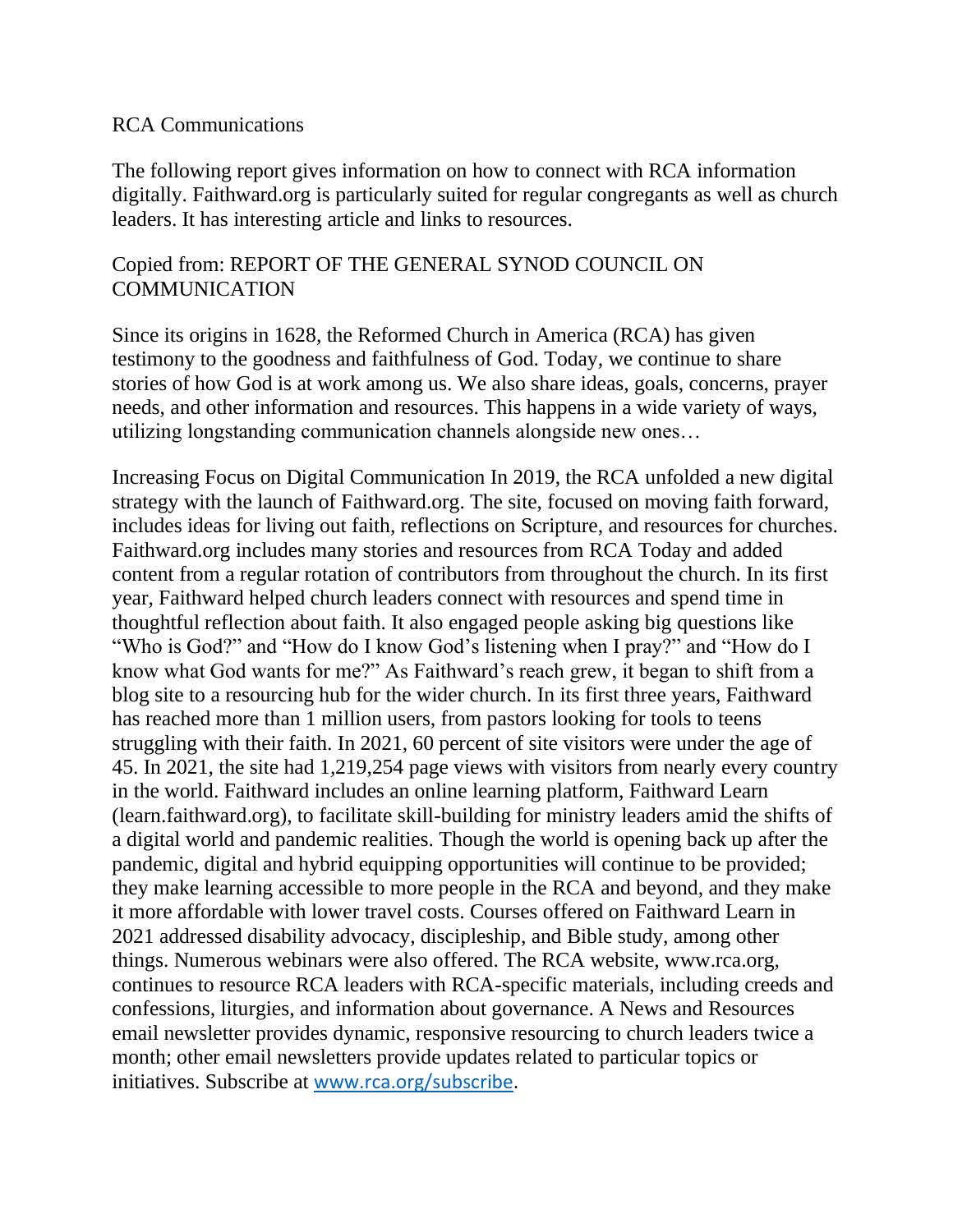Community Meal Servant



During the course of a busy and successful community meal in April, we had an unexpected visit from a fifteen-year-old young lady by the name of Elizabeth Fram and her mom Laura. The Frams live in Pompton Lakes and are members of an area Jewish congregation.

Elizabeth has been very active in local scouting programs and most definitely has a heart for serving others. We learned a bit of the back story on Elizabeth and wanted to share it with our church family. As a result of super storm Sandy nearly ten years ago, the Frams, along with many other families in the area became homeless and in need of nearly everything. Pompton Reformed as many will recall, swung into action back then and Fellowship Hall became a distribution center for aid to the surrounding communities. Elizabeth was only three years old at that time, but recalls the help her family received, including some toys for her, while they were temporarily housed in a hotel.

Never forgetting how we and others were there for her family in a time of need, Elizabeth recently took a pass on a lavish bat mitzvah party in which she would be showered with gifts.

Instead, she decided to use the money to help others in need. She delivered to PRC thirty-five cases of liquid soap as well as other toiletry items to be distributed to any who have need. Elizabeth has made similar donations to other organizations but wanted also to donate through us because of her gratitude to PRC.

Laura Fram asked that we share this story and her appreciation of the fact that our gift of toys to a three-year-old helped to spark Elizabeth's desire to help the community. What a privilege it is to watch God at work in our circumstances and in the lives of people like Elizabeth.

The Community dinner is in need of bun size beef hotdogs. Donations can be left in the kitchen refrigerator marked for the Community Dinner.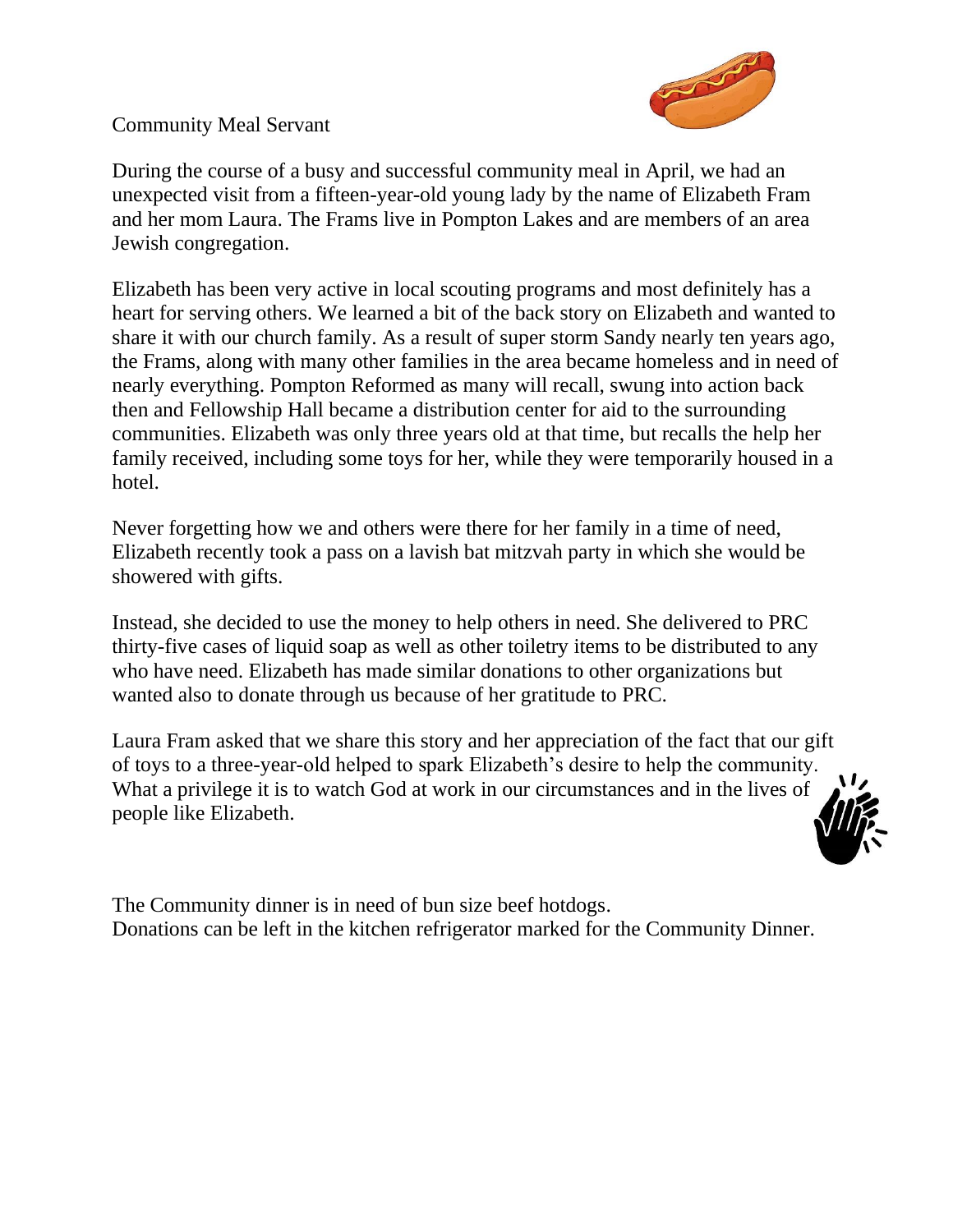Deacons were able to give Easter dinners to 28 individual families with the help of donations from our PRC family, the Windsor School, Pompton Lakes Riverdale Youth Organization and the Rotary Club of PL.

Thanks to all for their time and help in giving to those in our community.

Congratulations to Thomas Hanisch and the Hanisch family. Thomas completed his VMI training and is now a commissioned officer in the US Navy. It was a long, tough journey and we have been praying for Thomas all along the way. Continued prayers as he begins this new chapter of his Navy life.





First Salute